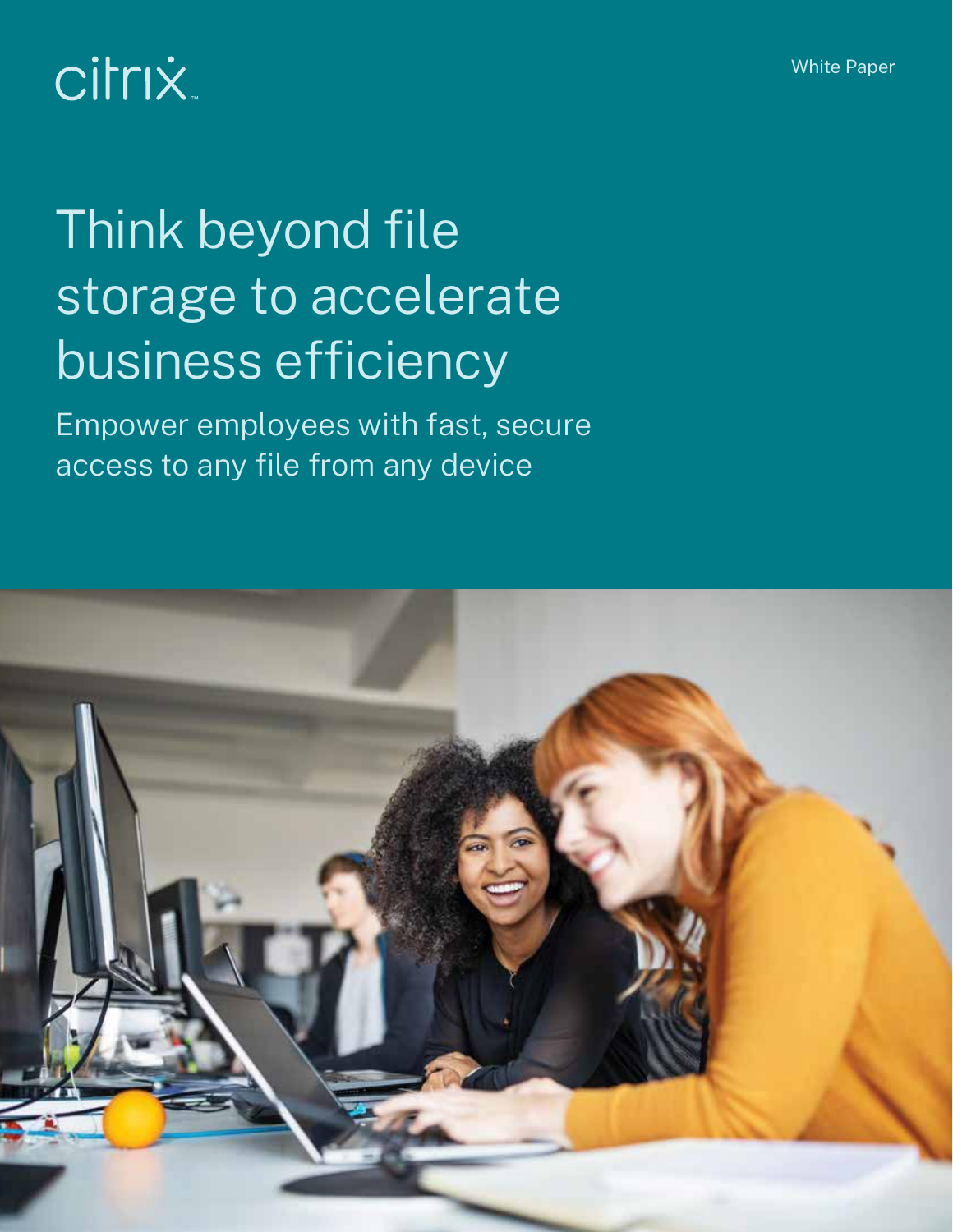# How to give employees fast, convenient access to files — while keeping your data secure

If employees can't easily access any file from any device, they will go around your IT policies and buy their own cloud storage. To prevent shadow IT, you must provide a file-sharing tool that combines the security your business needs with the convenience that users demand.

# End the tug of war between user convenience and IT security

A few years ago, improving business productivity meant allowing employees to use their smartphones for work.

Now, employees expect to work from a greater number of devices and locations. The average employee uses up to three devices each day for work-related tasks.<sup>1</sup> For example, they may use their smartphone to check email over their morning coffee, update a presentation on their tablet while they are on the train, and access files from their home laptop on days when their kids are sick.

However, despite the freedom to use whatever device is convenient at the time, many employees have a poor experience when they move between devices. They

often lack access to essential applications from their mobile devices. Or, a file they save on their office hard drive may not sync with their mobile devices. This lack of access is not just frustrating, but can have a massive impact on business productivity.

## Are employees putting your data at risk?

Today's employees need fast and easy access to files — no matter which device they are using or where they are located.

If your existing file storage doesn't give employees this fast and easy access, they will go around you to procure cloud storage that makes files accessible across all their devices. Because these personal storage solutions often exist outside your IT policies, they fail to meet industry compliance rules for data privacy and security.

If you don't gain visibility and control over this growing data sprawl, your risks of a breach will only increase. So it's no surprise that data loss and leakage and data privacy are among the biggest cloud security concerns today.2

## Accelerate business efficiency while protecting your data

You no longer need to choose between user convenience and data security. Today's file sharing tools have moved beyond basic cloud storage to offer security that's both rigorous and flexible. This allows employees to access files from any device and location—while you maintain strict security standards.

## **With the right file sharing solution, you can:**

- Give employees anywhere, on-demand access to files
- Boost productivity with automated workflows
- Store data flexibly in public and private clouds
- Improve your data security
- Make your data more available and reliable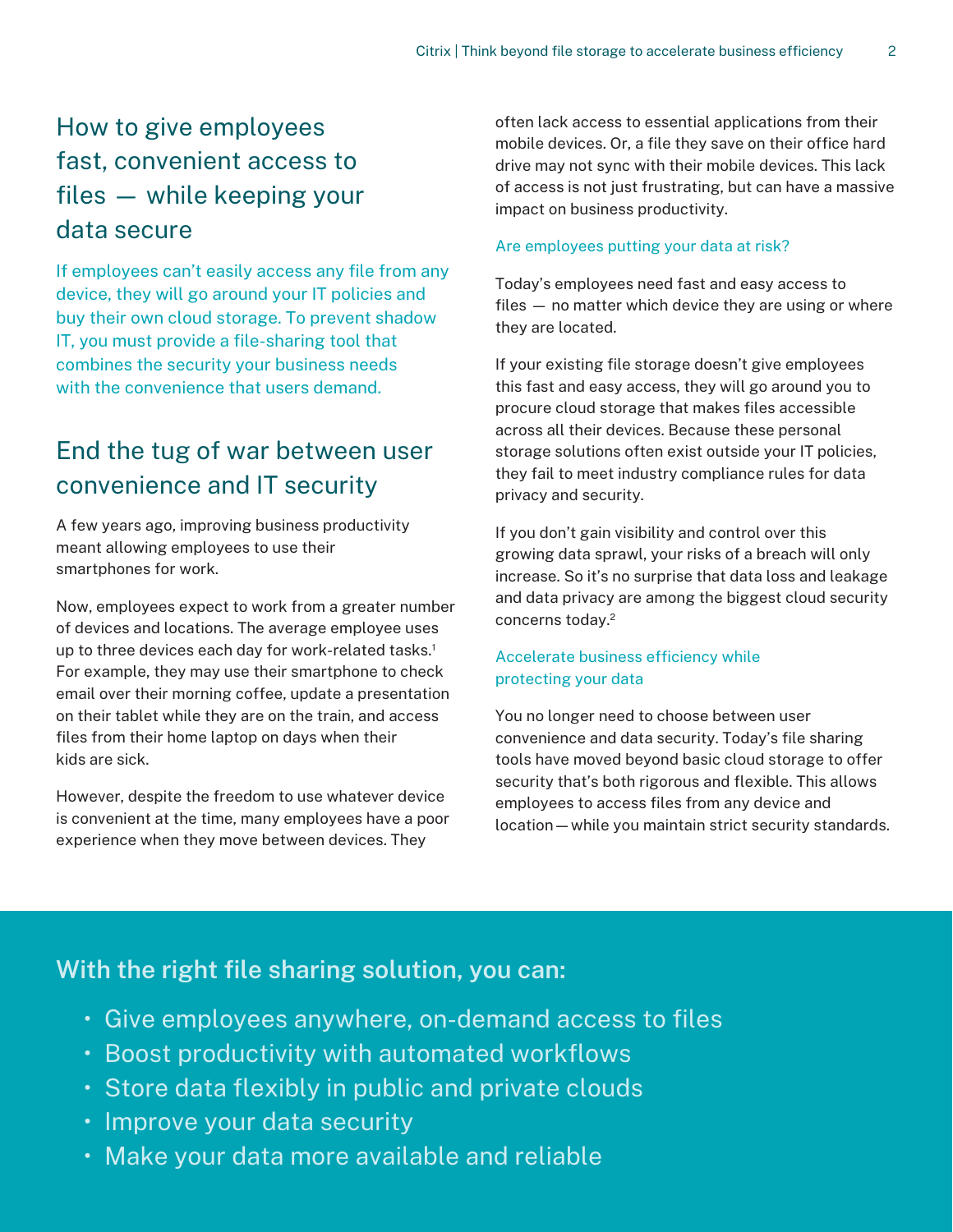# 3 keys to boosting business efficiency

### 1. Automated workflows

Companies often rely on manual processes that are slow and inefficient. For example, a car insurance rep may visit the site of an accident, gather all necessary information, take a few photos, and then return to the office to complete an accident report to support the customer claim. If the person who needs to review the report is on vacation, the claim can get delayed for weeks. This can frustrate the customer and motivate them to look elsewhere for insurance when it's time to renew.

Automating this workflow could expedite the entire process. Using a mobile device, the rep could complete the report and file it while still at the accident site. The claim could then be automatically sent to a supervisor for review and approval, and a signature could even be collected to ensure the claim is processed promptly.

Here are five more reasons why you should automate your workflows:

- **•** Complete tasks faster
- **•** Reduce the number of steps in a process to remove inefficiencies and find cost savings
- **•** Close deals in less time with automated approvals and legally-binding e-signatures
- **•** Maintain audit trails without manual intervention
- **•** Streamline employee operations without requiring a dedicated IT team

## 2. Give employees the flexibility to use any device from any location

Employees who use multiple devices to view, edit, and share files often encounter barriers. For example, personal file sharing services can only access a limited number of networks.

If employees are outside of a network's range, they may not be able to open a file. Then, they might miss deadlines or fail to make decisions because they don't have the information that they need.

Your file sharing solution should allow employees to access all of your data sources from a single, central location–no matter which devices or networks they are using. With just a few clicks or swipes, they should be able to access files on SharePoint, OneDrive for Business, your network file drives, and your content management system. This will help you boost productivity without tethering employees to a specific database, network, or computer.

### 3. Data storage choice

If you lock your data within a private network, employees will have a hard time accessing files when they work outside the office or on multiple mobile devices. Employees who can't get what they need may ignore your IT policies and upload files to any convenient location–often a public cloud that doesn't meet your security and compliance requirements. The average employee uses 36 cloud services<sup>4</sup> at work, most of which don't follow your IT policies.

You can gain control over your data, while making work easier for employees, by choosing a file sharing solution that gives you flexible storage. Public cloud storage can enhance your agility and simplify your IT management. It also helps you reduce your costs, as you won't need to invest in hardware or pay for the bandwidth needed to share large files. Meanwhile, you can continue to use your private cloud storage to protect your regulated data.

## **85% of data breaches start with a human error**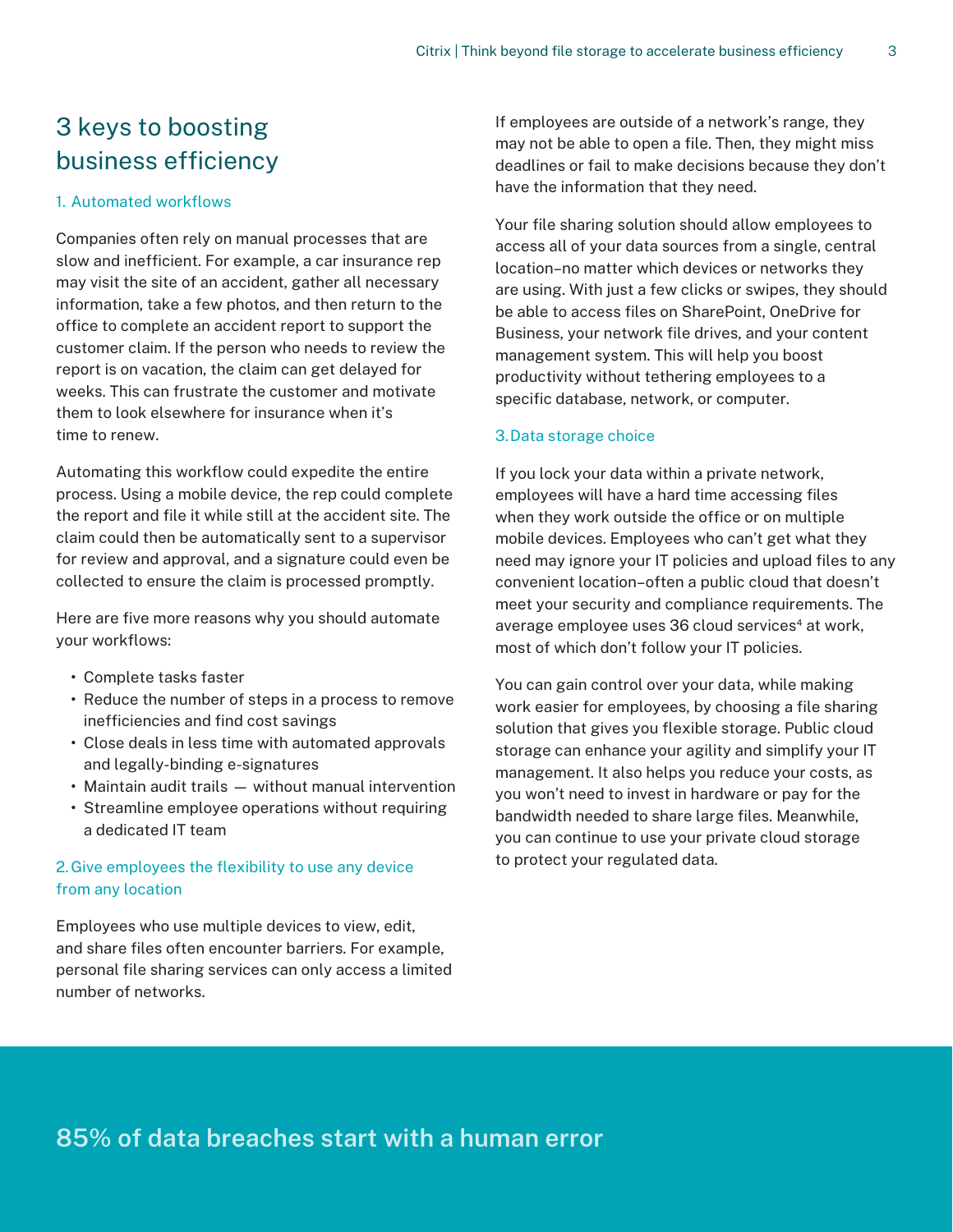# How to keep your data secure (no matter where it resides)

## Apply access controls

Almost 85 percent of data breaches start with a human error.4 For example, an employee may email a sensitive document to someone who isn't supposed to view it.

Your file sharing solution should give you control over who can view your data–both inside and outside your company's walls. Here are some security features that will help you protect your files:

- **•** Role-based access controls that let you specify who can view, print, edit, and share documents
- **•** Seamless integration with your company directory services to simplify authentication and end-user provisioning
- **•** The ability to revoke access to files, in case an employee sends sensitive information to the wrong person
- **•** Restrictions on the number of times someone can upload or download a file
- **•** Email and file encryption
- **•** The ability to block access based on someone's network location

## Protect your company's devices and data

Lost or stolen mobile devices significantly increase your risks of a data breach. Your file sharing solution can be your first line of defense when an employee's device goes missing. Choose a solution that lets you remotely wipe files from devices that are lost or stolen. It should also allow you to lock devices that are not in use, require employees to enter passcodes to view content, and apply data expiration policies to keep your files secure and under control.

### Gain visibility into your mobile data

Although most companies have policies around accessing and sharing files, 27 percent of employees are unaware of them.<sup>5</sup> This lack of knowledge can cause employees to take risks with your data, such as uploading it to a questionable cloud service or forwarding it to an unauthorized user.

Your file sharing solution should give you visibility into what employees are doing with your data. It should provide real-time tracking of user activity, so you can spot vulnerabilities and minimize your risk of data leakage. Your solution should also allow you to run custom reports, so you can meet your company's data policies and compliance requirements.

4

# Work efficiently and securely from anywhere — with ShareFile

ShareFile gives employees the productivity and collaboration tools they need to work from any device and location. Employees can share documents, collect feedback, get approvals, and more — while you maintain tight control over your data.

With ShareFile, you can:

- **•** Access all of your files through a single, secure portal
- **•** Gain control over data sprawl by providing effortless access to data stored on your company network from any device
- **•** Automate your workflows to achieve greater efficiencies with fewer errors
- **•** Boost employee productivity without compromising your security
- **•** Take advantage of flexible storage that allows you to divide data between public and private clouds
- **•** Integrate file sharing with your existing business productivity tools, including Office 365

## Next steps

If employees can't easily access any file from any device, they will go rogue and upload your data to unauthorized cloud services. To prevent data leakage, choose a file-sharing solution that combines the security, flexibility and control that your business needs with the convenience and productivity features users demand.

Visit citrix.com/sharefile to discover more ways you can accelerate business efficiencies while keeping data secure.